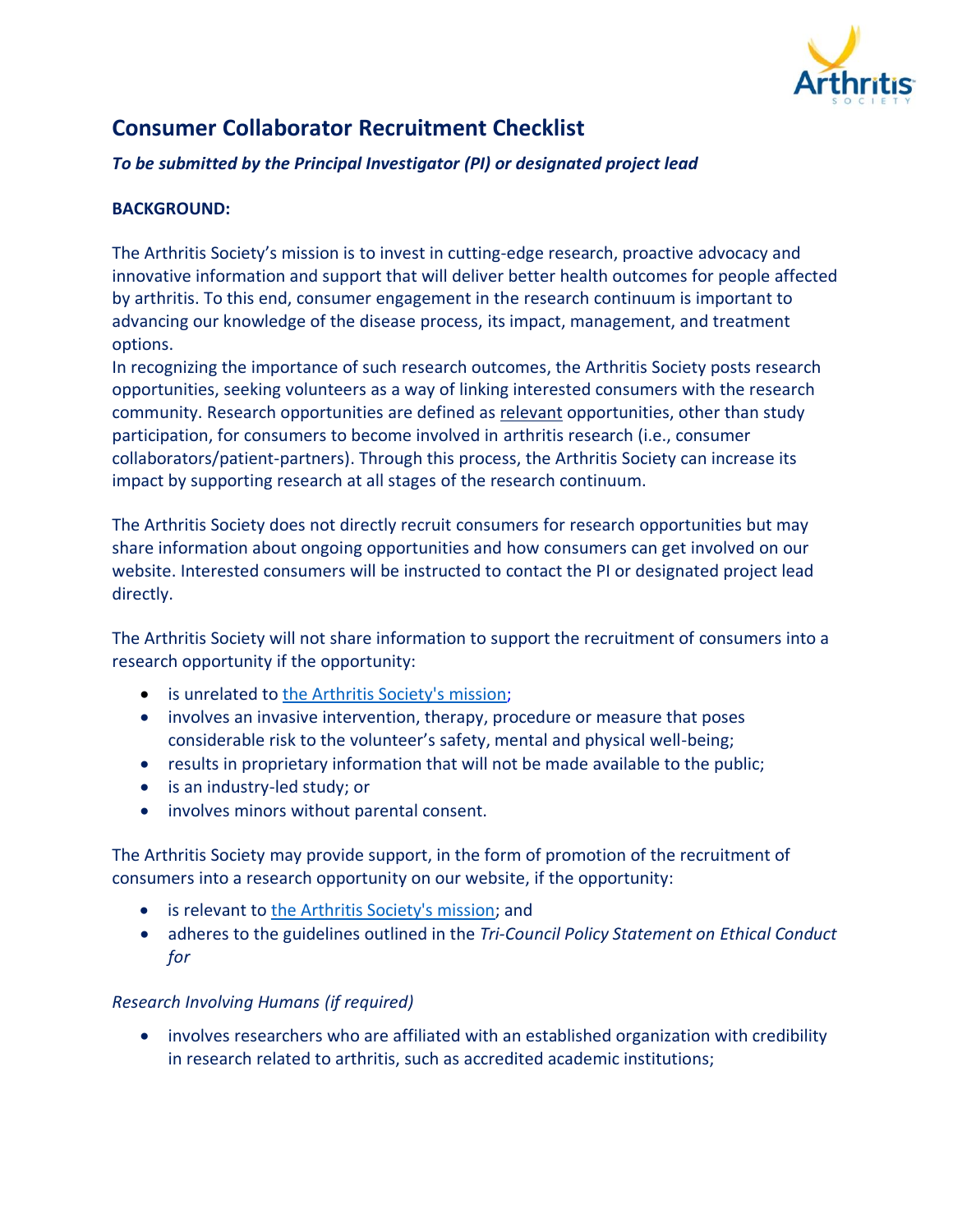

- has been approved by the Research Ethics Board of a Canadian university or accredited institution;
- all subjects will be treated with respect;
- the consent form is in language that would be understandable by the general public and meets federal and relevant provincial requirements, including legislation protecting the privacy of personal and health information; and
- the results of the research will include:
	- o a process for knowledge translation and providing the results to study participants; and
	- o the study organizers agree to share the study findings with the Arthritis Society

# **REVIEW CHECKLIST:**

Consumer engagement in research is an ongoing process. The Arthritis Society strongly encourages researchers to engage with consumers at the outset of any project. As such, the Arthritis Society acknowledges that certain checklist items may not be known or solidified at this time. Please fill out the checklist to the best of your ability. **For a request to be considered, a completed checklist (and relevant attachments) must be sent to the Arthritis Society. Please attach the following to this checklist:** 

- **Contact information** of the principal investigator or designated project lead
- Details of confirmed or anticipated **funding source**(s) and **term**(s)
- **A short description** of how the consumer will be involved in the research opportunity and how this involvement will ultimately benefit those living with arthritis
- Consumer collaborator recruitment start and end **dates**
- $\Box$  Please make sure to review our [resource page \[PDF\]](https://arthritis-society.azureedge.net/media/as/media/pdf/researchers/consumer-engagement-resources-for-researchers.pdf) on consumer engagement in research prior to engaging with consumers
- □ A **recruitment notice and/or a letter to consumers** (250 words max) which includes information regarding the research opportunity:
	- $\Box$  Title of opportunity
	- $\Box$  Names of PI(s) or project lead(s)
	- □ Research host institution
	- □ Background information
	- $\Box$  Purpose of the research opportunity
	- $\Box$  Eligibility criteria
	- $\Box$  Participation details (i.e., virtual vs in-person, time commitments, start and end dates, etc.)
	- Geographic location, if any
	- $\Box$  Confidentiality protocols (if relevant)
	- $\Box$  Compensation (yes/no). If yes, please provide detail (i.e., fee/rates, etc.)
	- *Note: if the request is directed at both English and French speaking communities, provide this information in both official languages.*